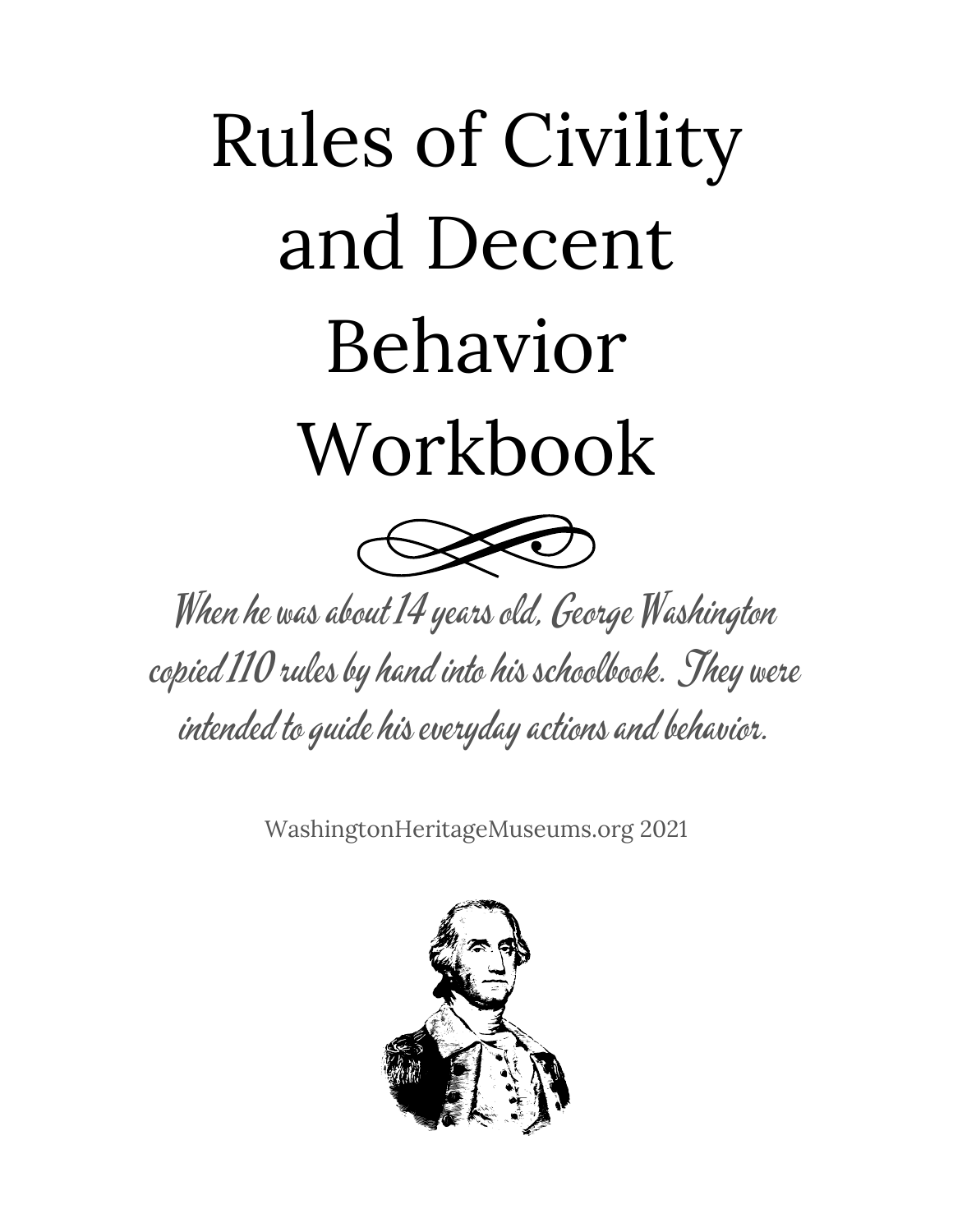

Draw a picture of a friend or family member demonstrating civility

**Create three of your own rules of civility for your family to practice:**

**Create three of your own rules of civility for your friends or classmates to practice:**

**George Washington copied the** *Rules of Civility* **by hand. Using your best handwriting, copy your favorite.**

**Find a recent news story of a person practicing civility and share it with your family or class.**

**Using your best handwriting, write a thank you note to someone for a gift or a kind act.**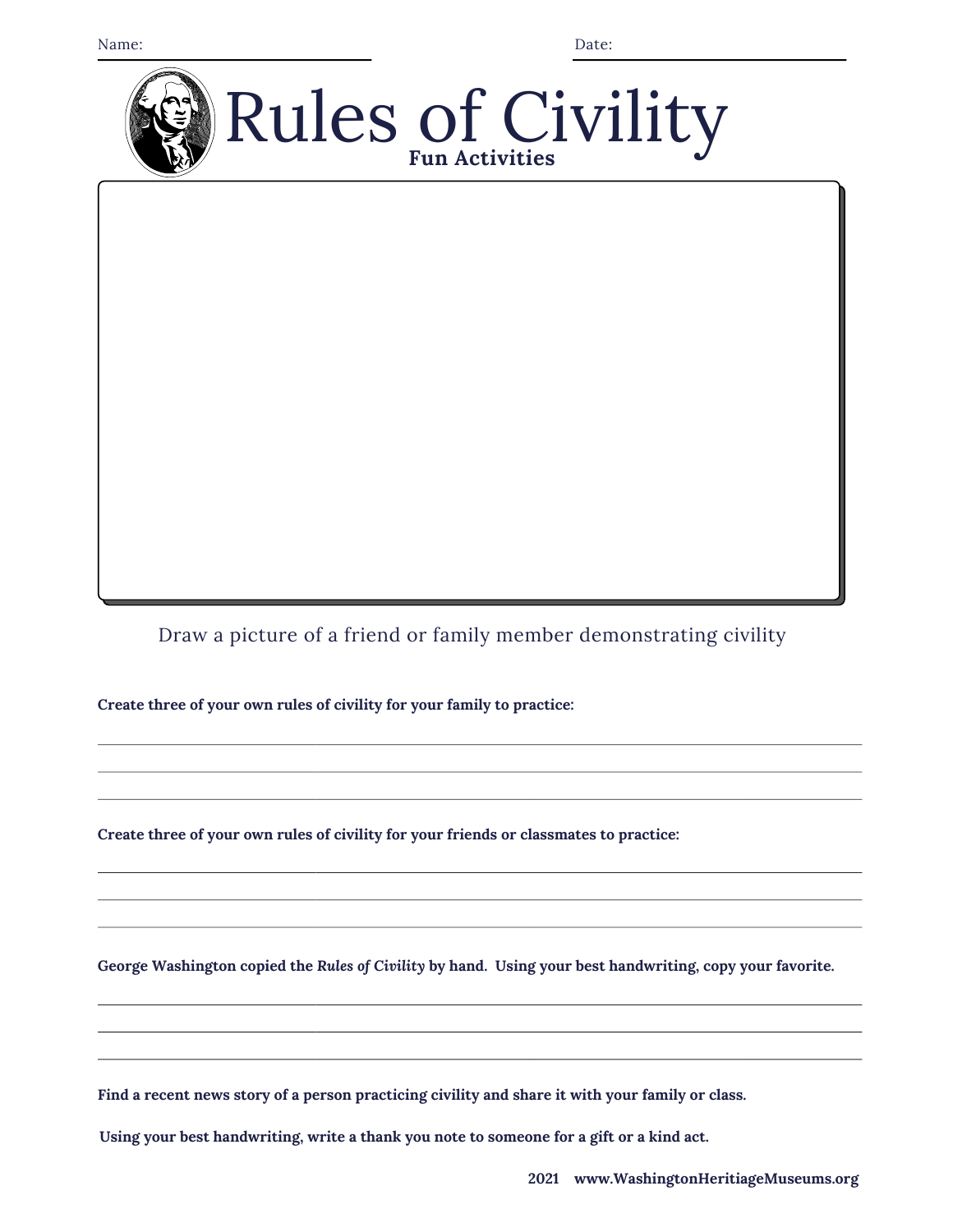

## Word Match

**Draw a line between a word in the left column and its correct match in the right column.**

| Respect     | Conduct           |
|-------------|-------------------|
| Behavior    | Humility          |
| Chamber     | Spite             |
| Vermin      | Criticize         |
| Manner      | <b>Bugs</b>       |
| Countenance | Distinguished     |
| Reproach    | Expression        |
| Eminent     | Etiquette         |
| Modesty     | <b>Bitterness</b> |
| Mock        | Room              |
| Malice      | Make fun of       |
| Envy        | Regard            |

## Explore

**Choose three words from the column on the left and use each in a sentence.**